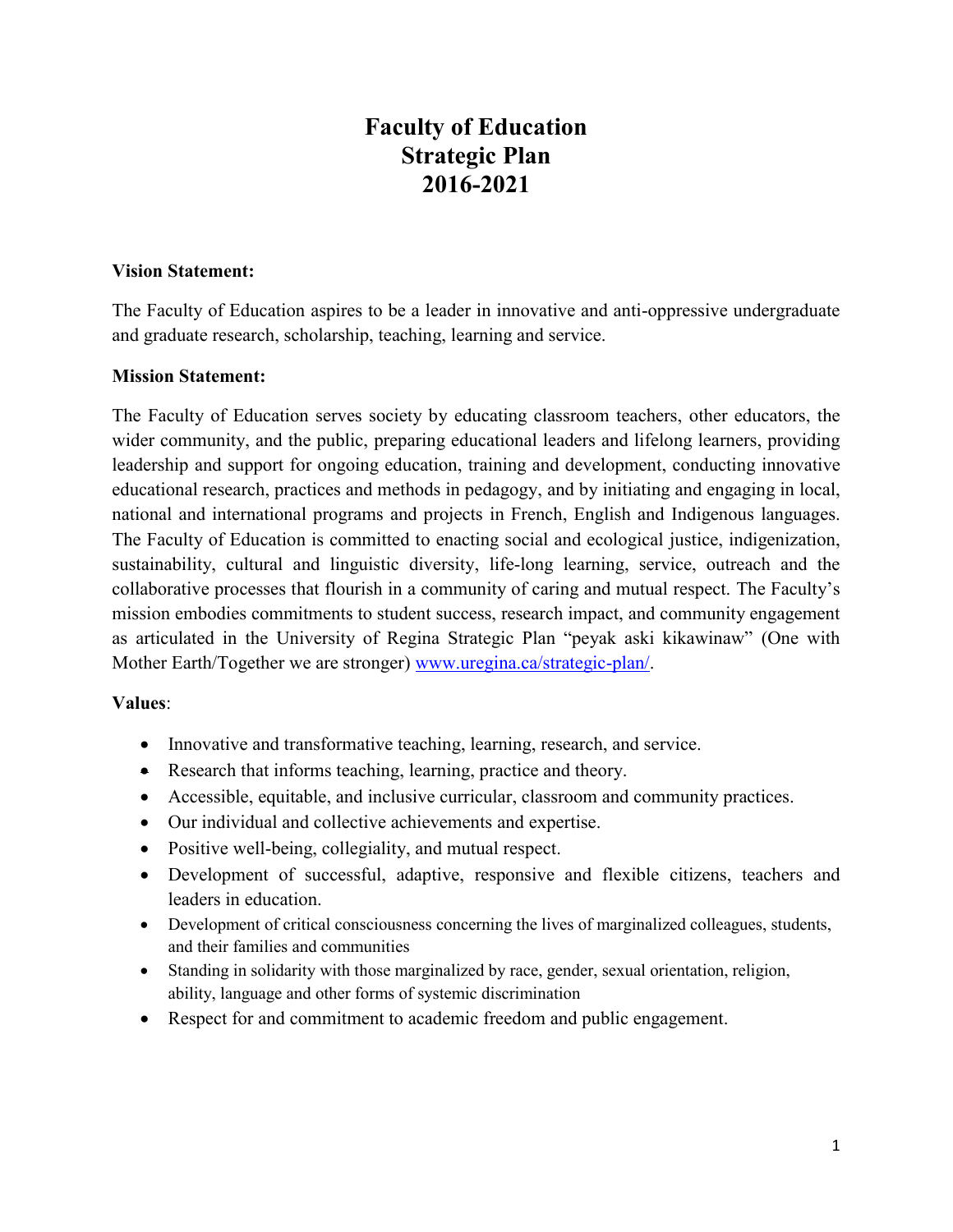### **Priorities:**

- Creating opportunities to reach full potential of faculty, staff and students.
- Opening access to multiple modes of learning.
- Indigenizing processes, practices, and curricula.
- Preparing pre-service teachers to teach well in increasingly complex classrooms.
- Working collaboratively with faculty, staff, students and community as well as with our partners locally, nationally and internationally.
- Responding to, and engaging with, community.
- Ensuring sustainability: longevity of programming; financial, environmental/ecological and personal.
- Exploring and investigating new pathways for teaching and learning placing primacy on experiential, relational and holistic approaches.
- Developing a cohesive and comprehensive digital/social media presence for the Faculty.
- Resisting hegemonic education practices that work to marginalize students, communities and ourselves.

### **Implementation Framework:**

While it is expected that some of the work of implementation will require broad action, it is also expected that each program group and area as identified in the Faculty of Education *Structure Document* will develop a collaborative approach to implementation of the Strategic Plan priorities that takes into account the distinctive needs and challenges of the program group / area. As such, each group/area will identify and communicate priority actions, timelines and anticipated outcomes. On an annual basis, Faculty priorities will be identified for action and successes communicated.

## **1. Commitment to Student Success:**

*The Faculty of Education is committed to the success of all students in undergraduate and graduate programs and is attentive to the ways in which diverse and intersecting identities shape institutional experiences and life-long learning. Commitment to student success necessarily requires attention to how the overall health and wellness of students is being supported within the Faculty.* 

*Supporting Actions for 2016-2021:* 

- Creating an integrated student support centre.
- Reviewing and expanding existing mentorship programs for first year students.
- Maintaining and improving flexibility, accessibility and quality of all programs offered in the Faculty of Education.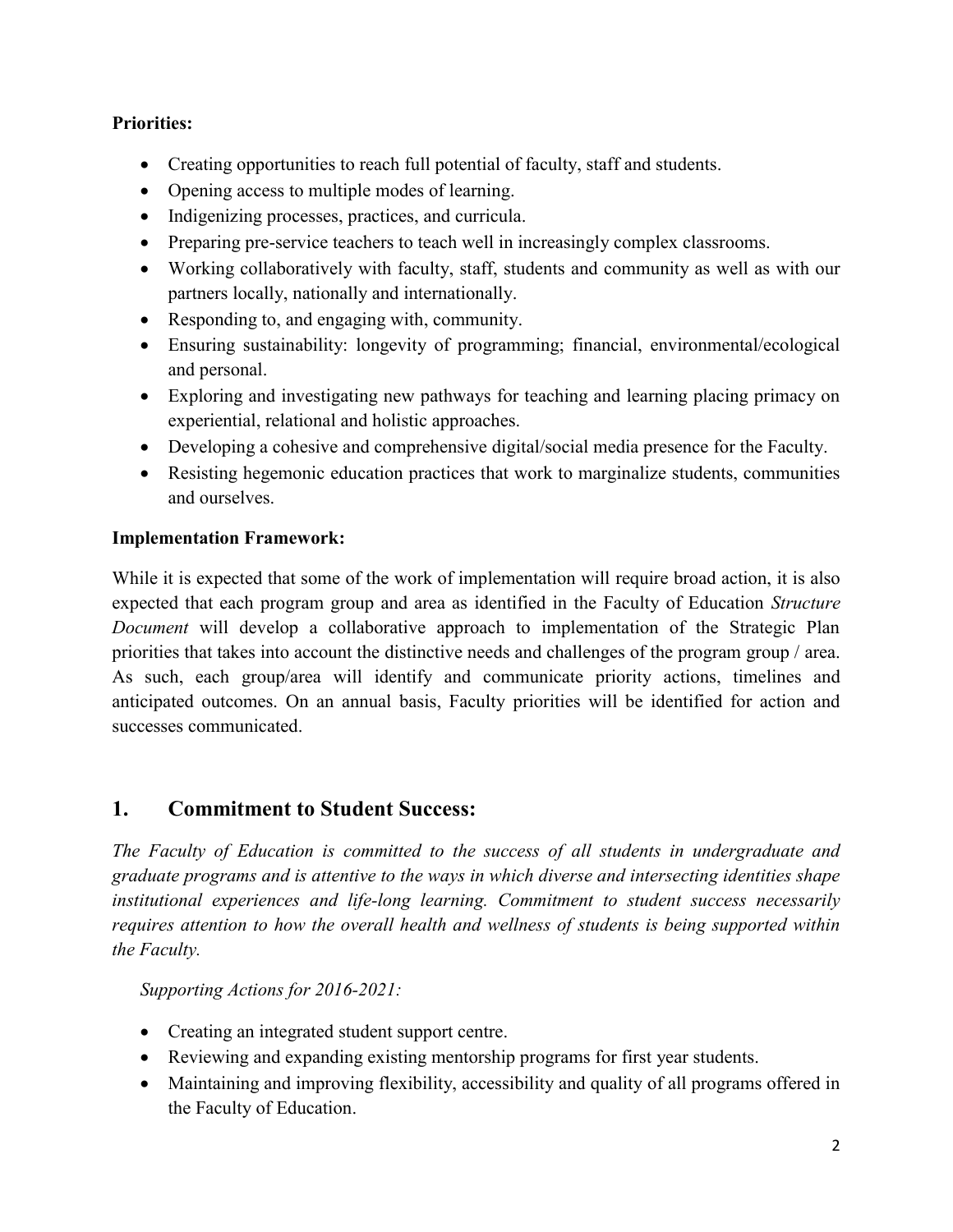- Providing professional learning opportunities for faculty and staff focussing on student success.
- Performing culturally responsive and anti-oppressive teaching practices.
- Including multidimensional / holistic supports for students.
- Commitment to indigenization in undergraduate and graduate contexts
- Supporting physical and linguistic diversities of students.
- Supporting optimal and inclusive learning experiences for students.
- Supporting alternate and flexible pathways for degree entry and completion.
- Supporting innovative and responsive pedagogies.
- Ensuring best practices in assessment and evaluation.
- Broadening the base of experiential learning opportunities available to students.
- Strengthening French language teacher education program offerings.
- Expanding and advancing innovations in graduate programs.
- Preparing students to participate, teach, and learn in a networked and digital world.
- Preparing students to respond to mental health issues and challenges.
- Sharing student success stories and work more closely with the Education Students' Society to partner on student success initiatives.
- Engaging in ongoing review and renewal of programs, policies and practices.

## **2. Commitment to Research:**

*The Faculty of Education is committed to reflective, innovative and impactful research that transcends narrow understandings of what constitutes research and that does not privilege one form of research over another. It supports and recognizes sustainability goals, community-based research, collaborations within and beyond the Faculty, the role of undergraduate and graduate students in research, and national and international dissemination of research work in various forms.* 

*Supporting Actions for 2016-2021:* 

- Creating and supporting research mentorships.
- Disseminating faculty research in intentional and sustained ways (e.g., newsletter; website; conferences; social media; and presentation/exchange events).
- Expanding networked, participatory scholarship and research. Supporting the use of technologies that enhance research.
- Supporting research, including writing grant applications.
- Creating knowledge and constructing theories.
- Engaging with and supporting Indigenous research methodologies.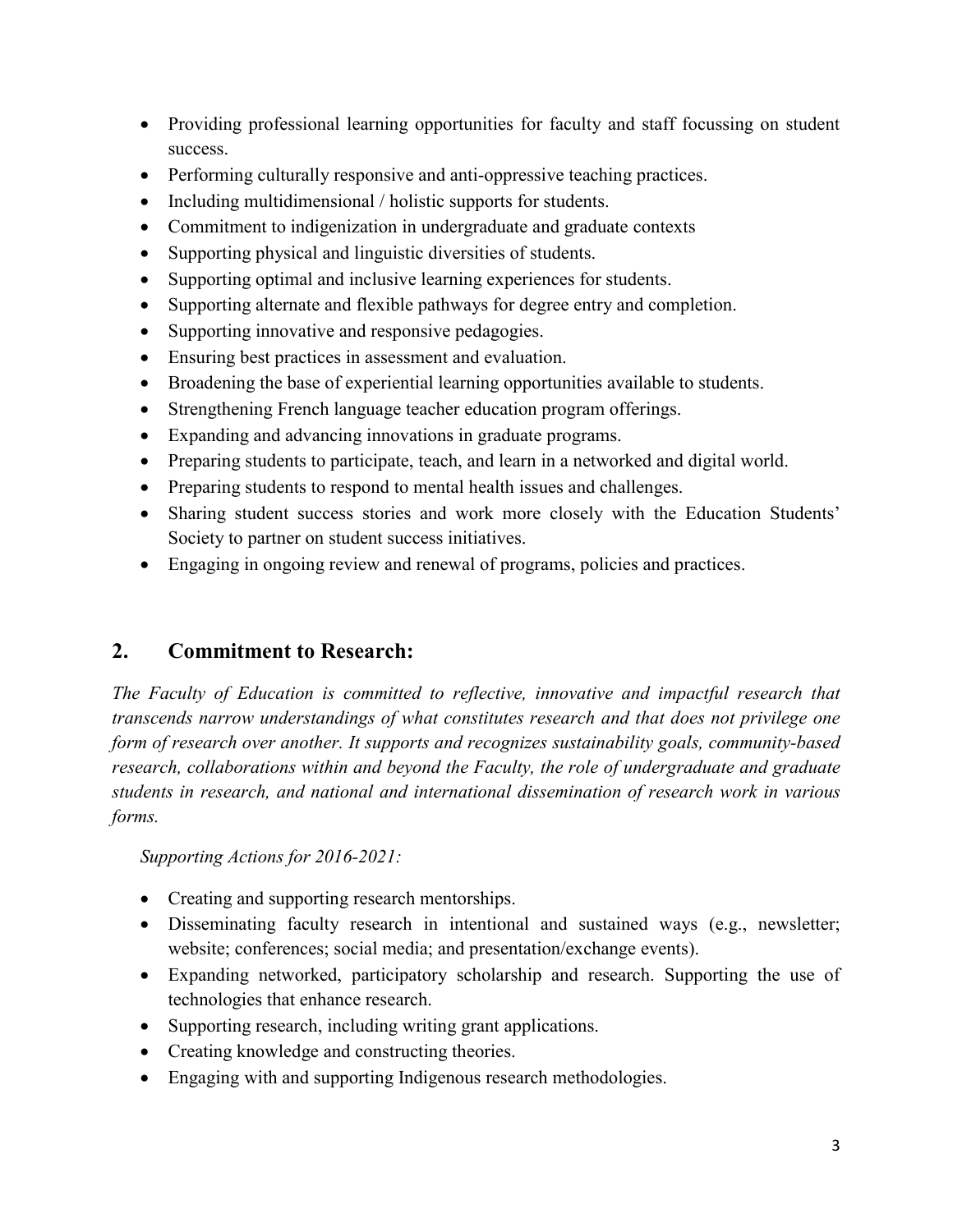- Engag**ing** with and supporting anti-oppressive, social and ecological justice practices in research.
- Engaging with Indigenous language revitalization initiatives.
- Creating an annual research showcase event focusing on the investigation of practices (faculty, students and teachers in the field).
- Supporting bold practices that lead to unexpected directions in scholarship.

## **3. Commitment to Communities:**

*The Faculty is deeply committed to community partnerships locally and globally and to enhancing and expanding our work in and with communities in ethical and thoughtful ways. The Faculty of Education has, from its beginning, been closely associated with various educational partners in Saskatchewan and beyond, including but not limited to SUNTEP, NORTEP, YNTEP, NTEP and FNUC, with the intent of enhancing the formal, non-formal and informal educational experiences for diverse learners and citizens.* 

*Supporting Actions for 2016-2021:* 

- Exploring possibilities to expand existing partnerships and initiate new partnerships with local, provincial, national, and international.
- Integrating and expanding service learning opportunities for students in undergraduate and graduate programs.
- Expanding opportunities for intercultural learning and dialogue with community partners.
- Acknowledging, in more intentional ways, organizations that support service learning and research experiences for students.
- Reviewing joint field experience opportunities in collaboration with school divisions.
- Exploring the possibilities of a combined volunteer and internship model.
- Exploring possibilities for place-based learning experiences in community.
- Exploring possibilities for international learning experiences.
- Providing institutional and community leadership in digital futures access, citizenship and fluency.
- Exploring collaborations with school divisions to support new teachers.
- Supporting opportunities for partnerships with Fransaskois communities throughout the province.
- Working with communities in relational, inclusive, and equitable ways.
- Responding to the academic needs of indigenous communities.